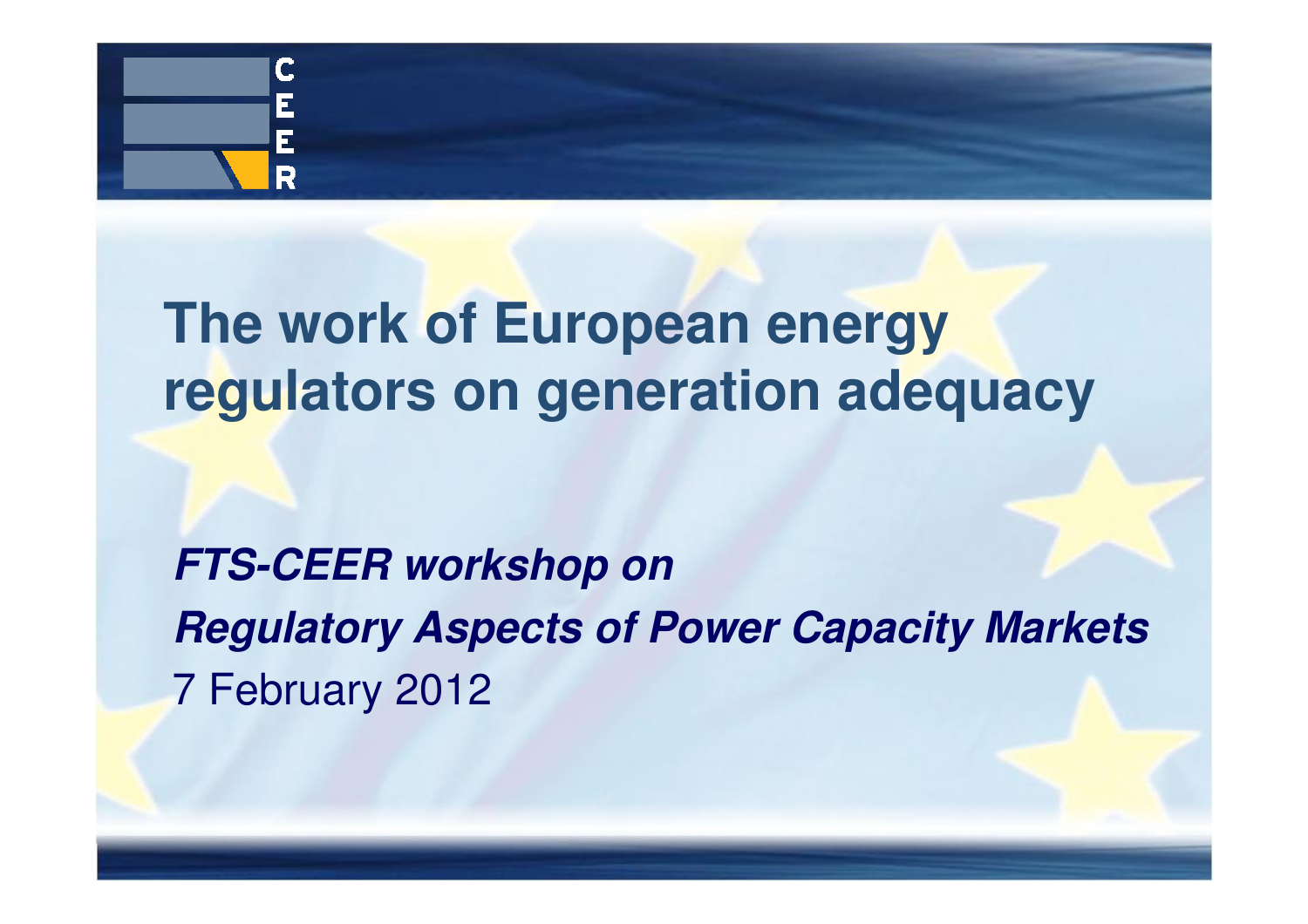## C Ē

## Summary

### **1. European Energy regulators and security of supply**

- 1.1 Background
- 1.1 ESS TF : a task force dedicated to security of supply analysis

### **2. Work in progress on generation adequacy**

2.1 Call for evidence on generation adequacy treatment in electricity2.2 The Guidelines of Good Practice on generation adequacy

### **3. Capacity mechanisms in Europe**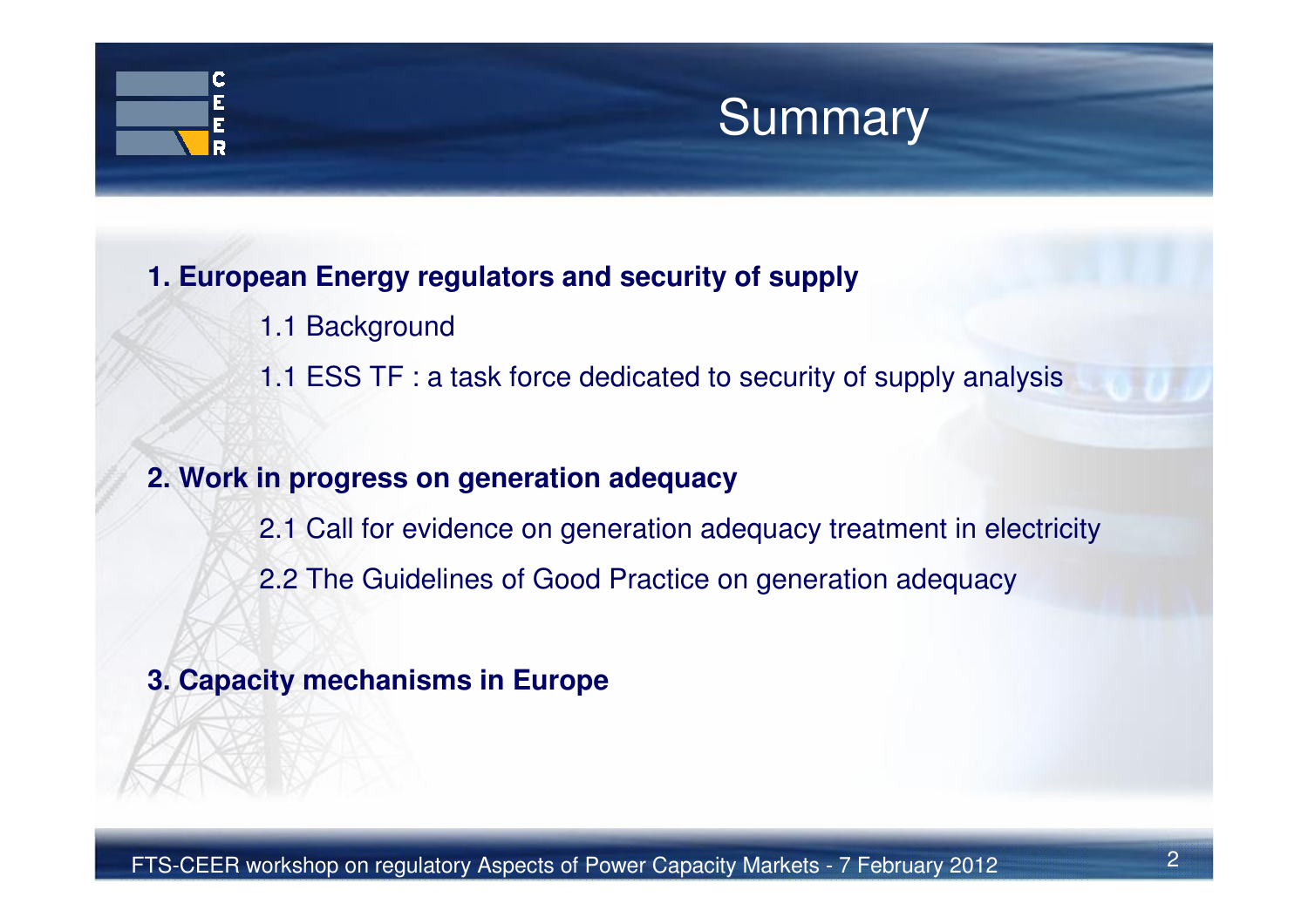### $\mathsf{C}$ Ē E

 $\checkmark$ 

 $\checkmark$ 

✓

## **Background**

- **CEER has been working on security of supply since 2001. Important developments or events have emphasized the central role of security of supply in the European electricity supply and market since:**
	- . EU Directive 2005/89/EC on Security of Electricity Supply
	- . ERGEG Electricity Regional Initiatives
	- . 4 November 2006 disturbance
	- **In 2007, the new ESS TF was mandated by CEER to serve as the place for National Regulatory Authorities (NRA) to discuss on electricity security of supply aspects.**
	- **New Task Force is co-chaired by the Austrian and French regulators (E-Control and CRE)**
- **Responsibility for the European energy regulators in the area of security of supply is to deliver a well-defined, stable and effective regulatory framework, so that the market participants' and customers' risk management and hedging instruments can function properly.**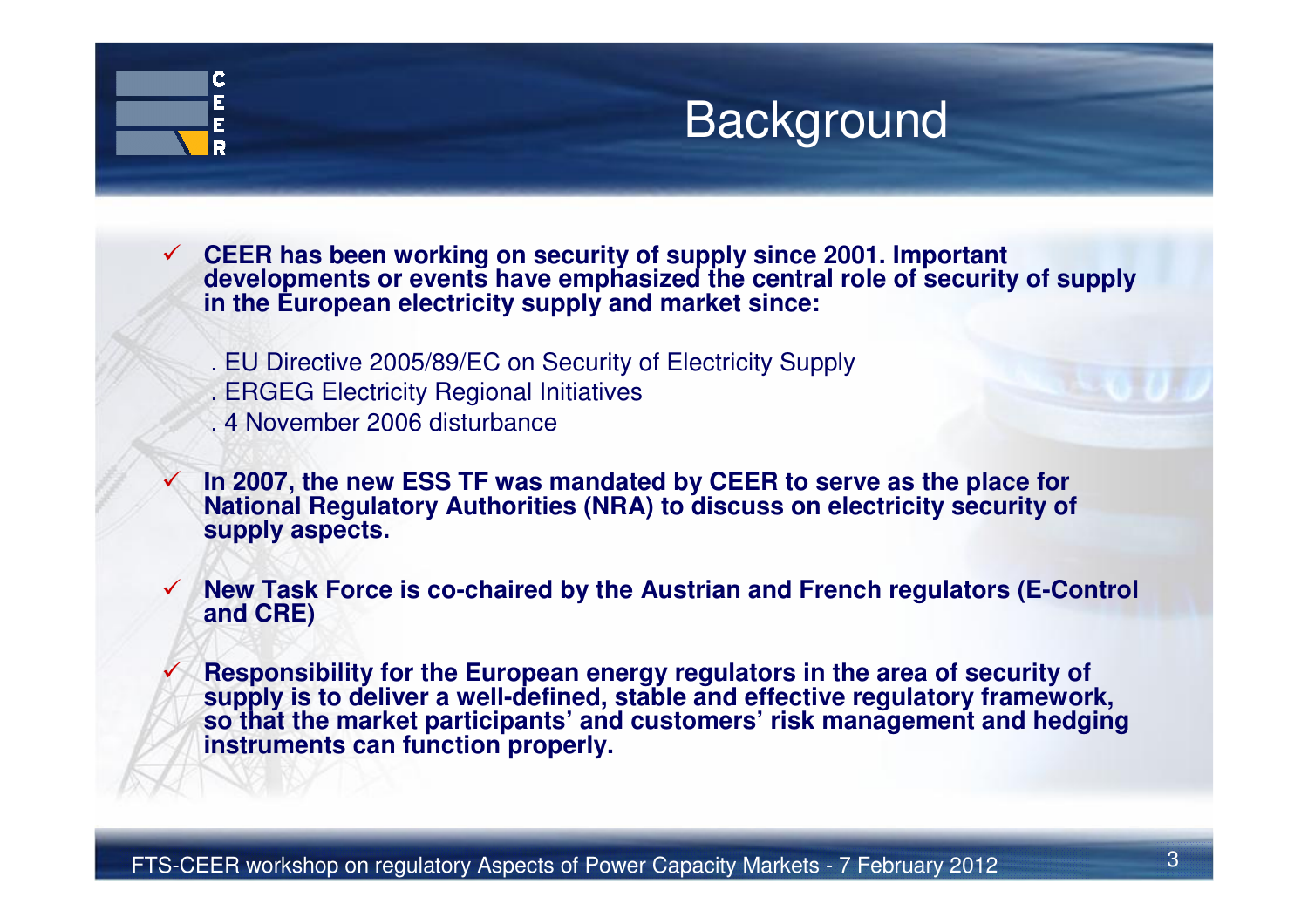

 $\checkmark$ 

 $\checkmark$ 

## ESS TF: a task force dedicated to security of supply analysis

### **Past work of the Electricity Security of Supply TF**

 **Security of Supply Directive (2005/89/EC) implementation: .** Specific aspects of the SOS Directive implementation in the Member States

 **.** Roles and responsibilities of different stakeholders in each country

 **Improvements to the System Adequacy Forecast of ENTSO-E: .** Evaluation by the European regulators of ENTSO-E's document and paths of improvements in providing information on adequacy forecast to investors and market players

### **Overview of generation adequacy practices:**

**.** Comparative analysis of "market" versus "non-market" based solutions for ensuring generation adequacy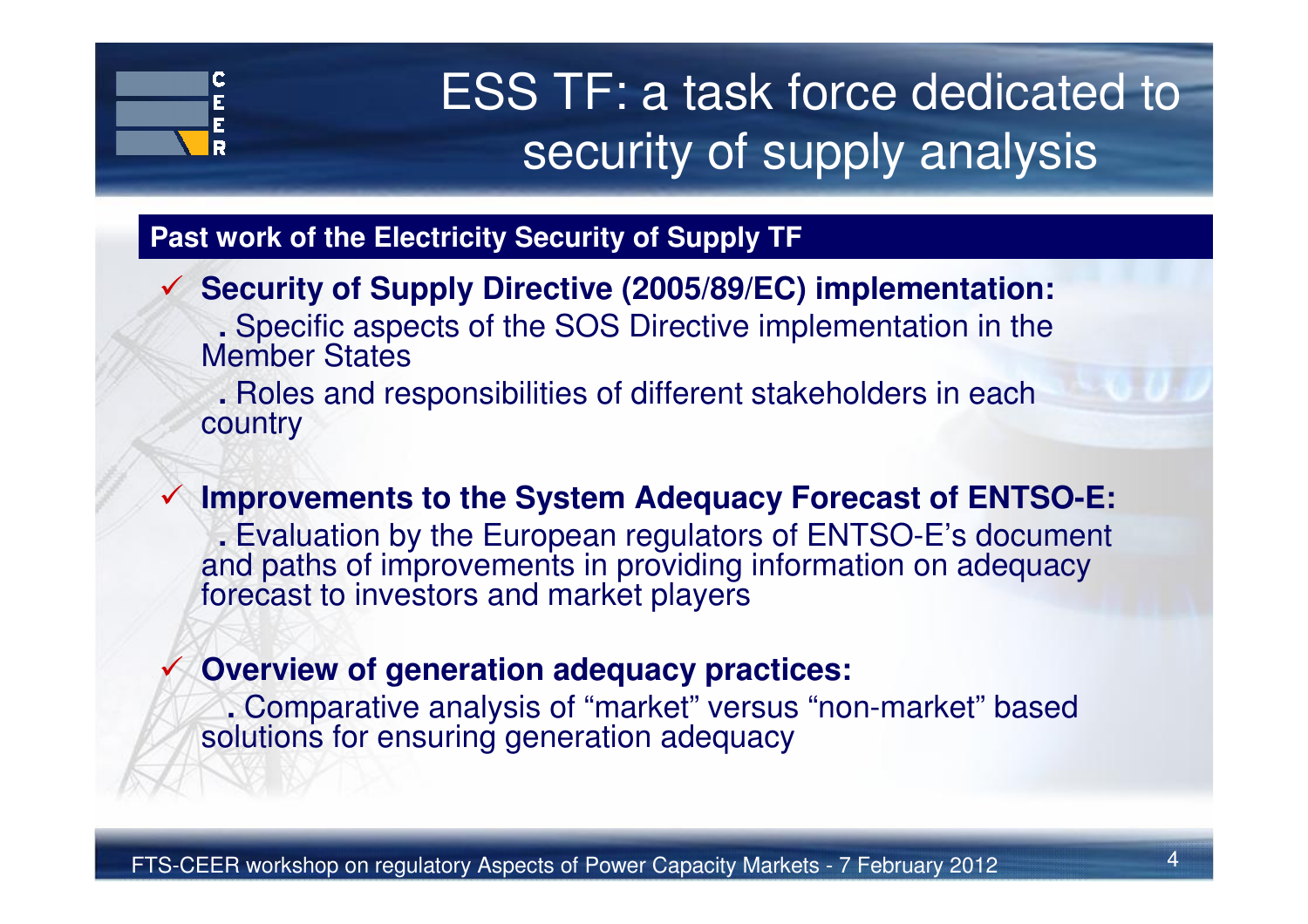

## Call for evidence on generation adequacy treatment in electricity

### **A document setting out CEER's view on generation adequacy**

- $\checkmark$  **Directive 2005/89/EC, reference document for the ESS work on security of supply that points to:**
	- **.**Importance of transparent and stable regulatory framework and investment climate;

**.**Importance of encouraging the establishment of liquid wholesale markets and suitable price signals;

**.**Importance of removing administrative barriers to investments;

**.**Possibility to take additional measures;

## **In 2008, ESS report on generation adequacy treatment:**

- **.**Analysis of the available practices to achieve generation adequacy;
- **.**Advantages/drawbacks of energy only markets and of capacity mechanisms

#### $\checkmark$  **Following the paper, a Call for evidence on generation adequacy treatment in electricity:**

**.** launched in 2010 to set out CEER's views on generation adequacy and how generation adequacy needs to be addressed throughout the European Internal Electricity Market (IEM).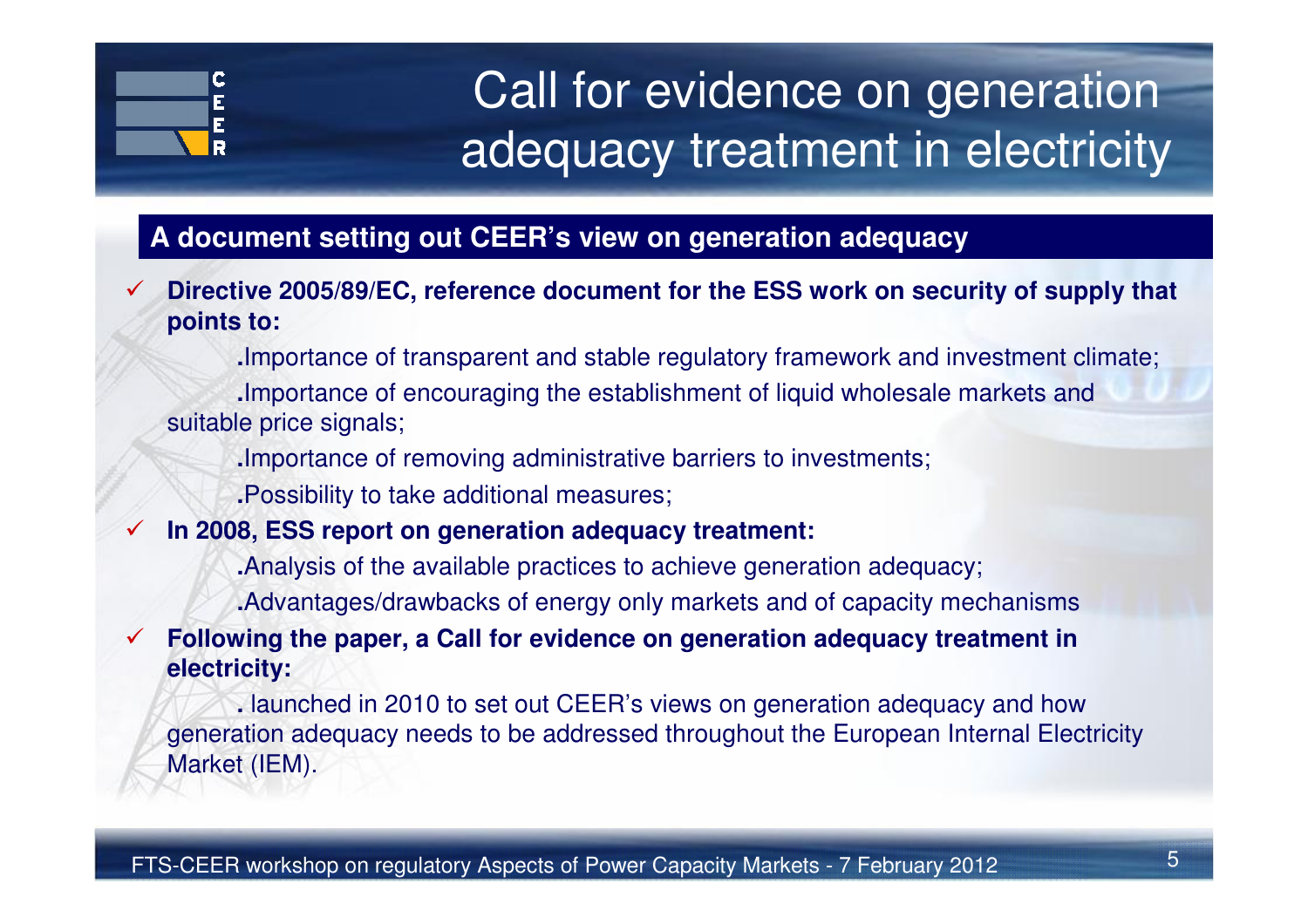

## Call for evidence on generation adequacy treatment in electricity

**1. Efficient electricity markets an stable regulatory framework:Key elements for ensuring a favorable investment climate**

#### $\checkmark$  **Take all necessary measures to facilitate price risk management for generation projects:**

Long term contracts, hedging tools, VPPs,…

#### $\checkmark$ **Market monitoring:**

Increase the comprehension of market mechanisms, detect anti-competitive behaviors, identify where transmission networks are needed to develop market integration,…

#### $\checkmark$ **Demand flexibility:**

Participate to reduce price spikes and risk of shortages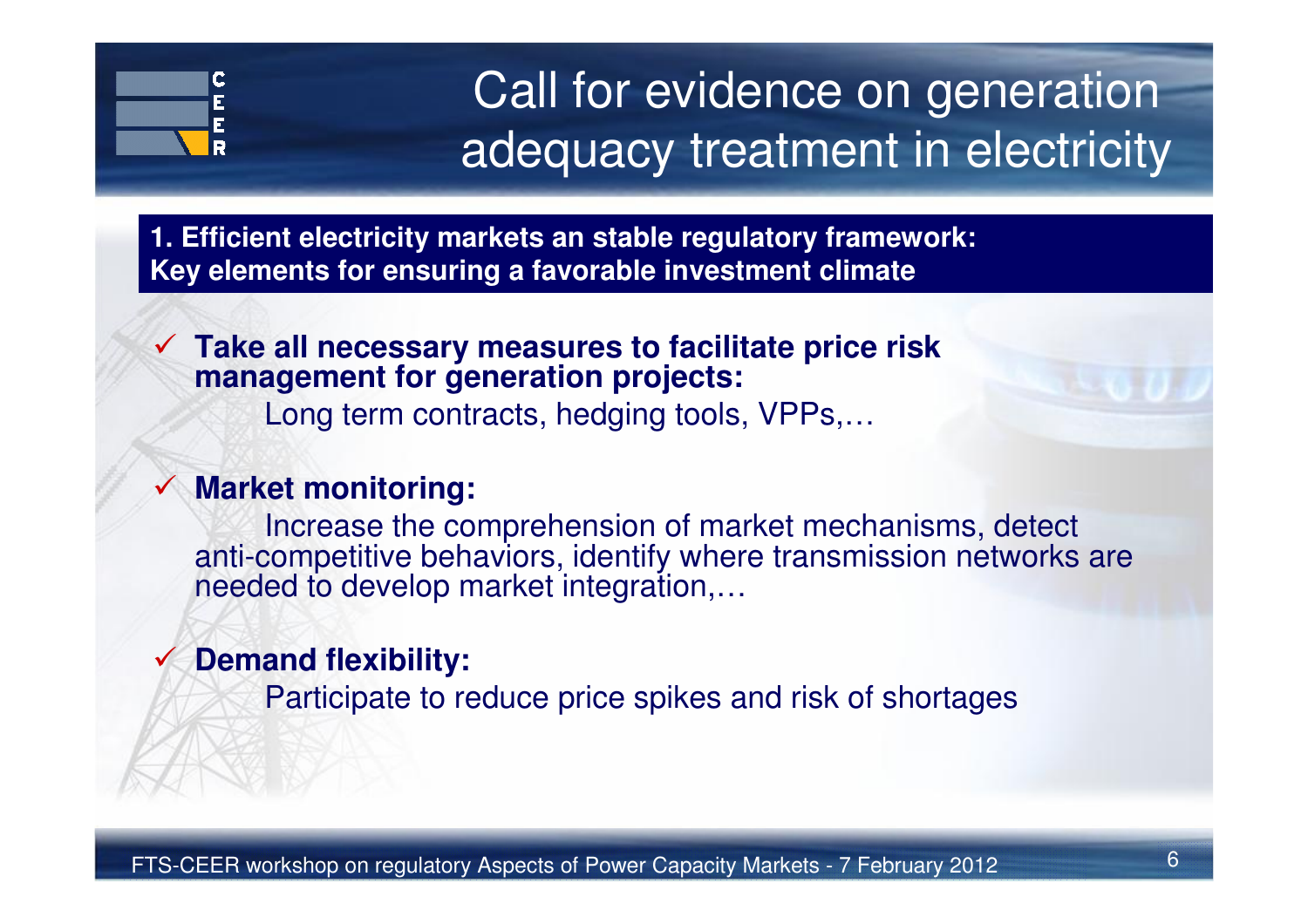

 $\checkmark$ 

 $\checkmark$ 

## Call for evidence on generation adequacy treatment in electricity

### **2. Identification of barriers to investment in new generation capacity**

#### $\checkmark$ **Environmental risks detrimental to investment:**

risks originating from uncertain environmental objectives and goals (CO2 targets, technical standards for industrial emissions,…)

## **Regulated energy tariffs:**

CEER proposed progressive ending of regulated tariffs as they distort the market and jeopardize security of supply

## **Price spikes:**

Measures like price caps need to be minimized to ensure maximum effectiveness of the market

### **Delays to build new power plants and reinforce grid:**

Shortening of authorisation procedures and delays to grid reinforcements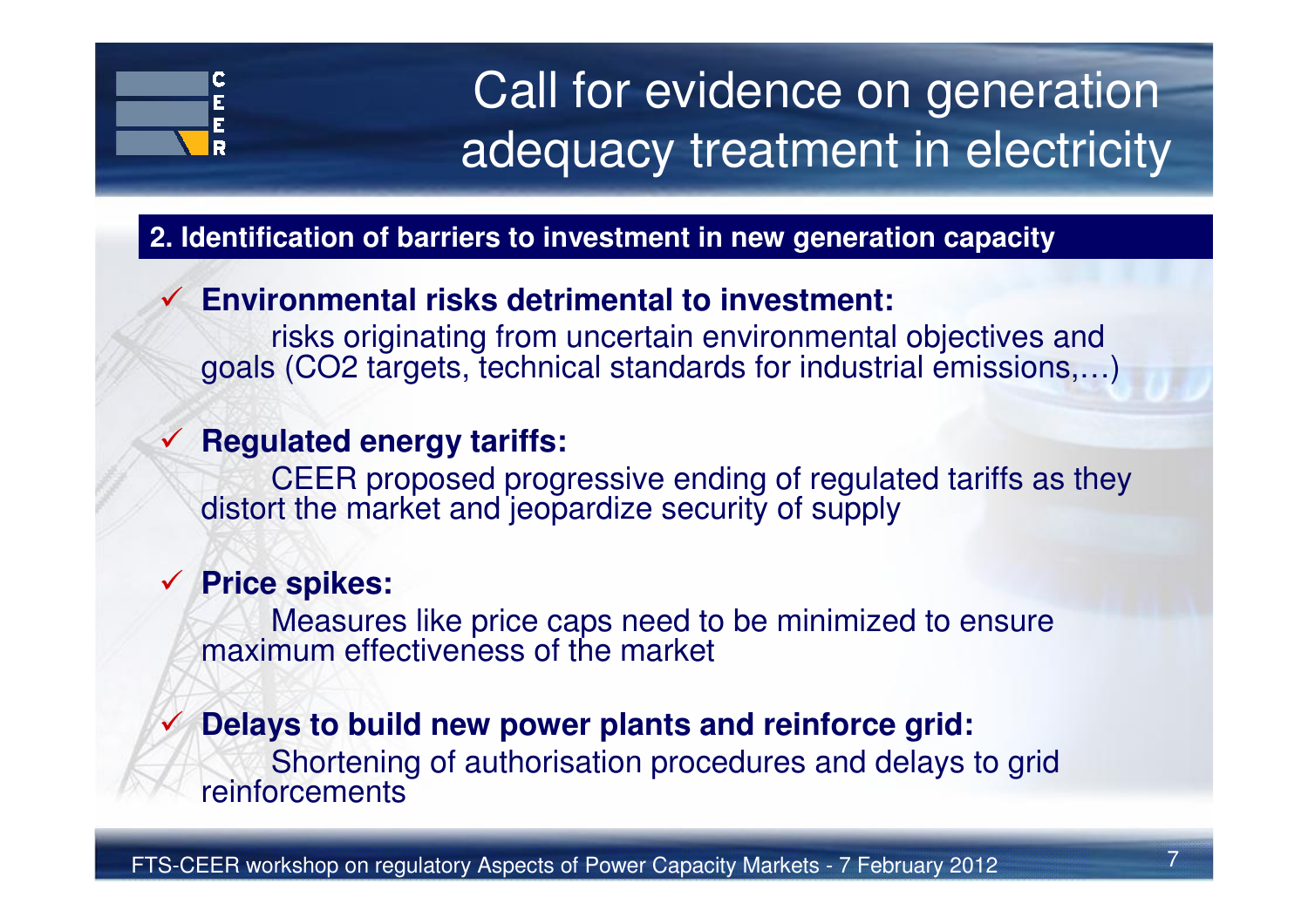# Ē

## Call for evidence on generation adequacy treatment in electricity

### **3. Additional measures facilitating the provision of new generation capacity**

#### $\checkmark$ **Ability of electricity markets to ensure security of supply:**

risks originating from uncertain environmental objectives and goals (CO2 targets, technical standards for industrial emissions,…)Avoid adverse market effects by national generation adequacy approaches:

#### $\checkmark$ **Examples of measures:**

Demand side measures, Locational signals, fuel sourcing, incentives to run during tight periods, diversity in electricitygeneration,…

#### $\checkmark$ **Capacity mechanisms might be considered as a solution**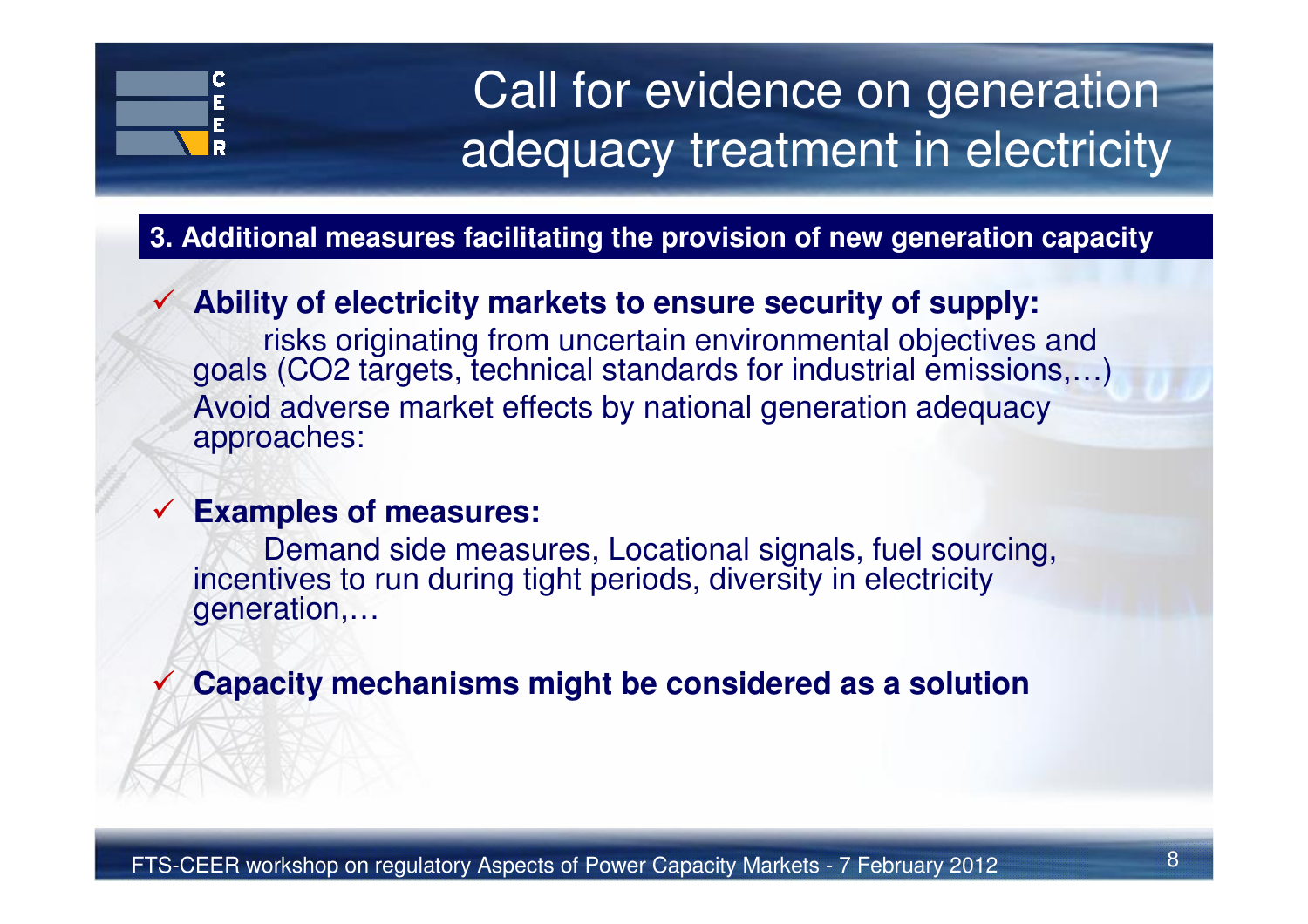### C Ē E

 $\checkmark$ 

## The Guidelines of Good Practice on generation adequacy

### **Scope and aim of the Guidelines**

- **Based on the conclusions of the call for evidence, the GGP intend to provide a global analysis on the key factors ensuring an adequate level of generation capacity in Europe:**
	- . Give the right signals economic and investment signals
	- . Provide a clear and stable regulatory framework
	- . Identify the barriers to the ability for energy markets to ensure generation adequacy and the possible solutions
		- $\rightarrow$  Key factors to increase markets efficiency
- **Tackle growing concerns of renewables integration, flexibility and peak demand:**
	- . Bring the generation capacity to where it is needed
	- . Manage the intermittency of renewables
	- . Seasonal outlooks of ENTSO-E reveal that under certain circumstances generation adequacy concerns is growing in Europe (tight margins under severe weather conditions, structural differences between European countries,…)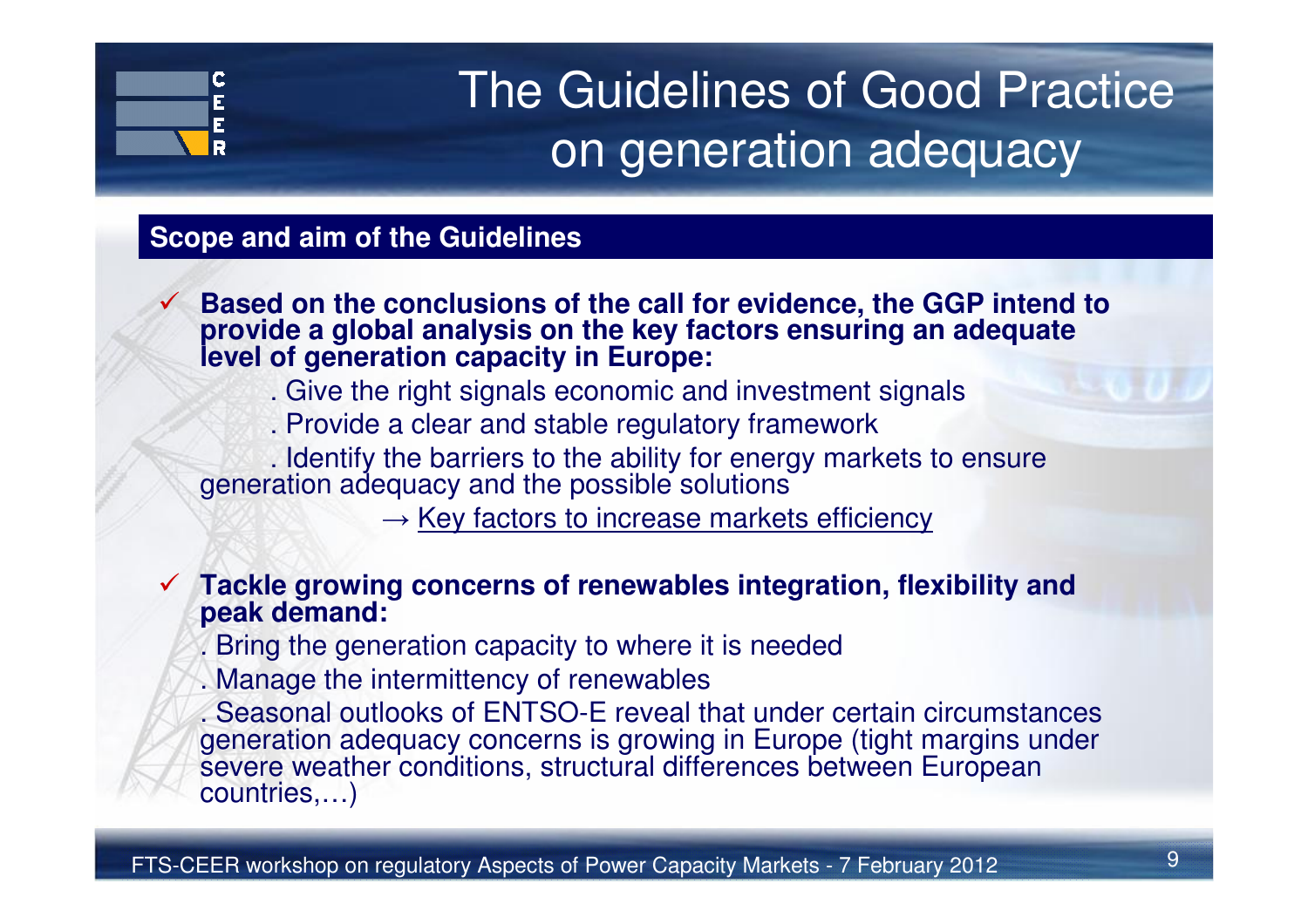### C E E

## The Guidelines of Good Practice on generation adequacy

### **Capacity mechanisms in the Guidelines**

- **Diversity of the capacity mechanisms already implemented or under study in Europe underline the complexity of reaching a satisfactory level of generation adequacy for European countries**
- **The GGP will deal with capacity mechanisms while raising the issue of additional measures facilitating the provision of new generation capacity.**
- $\checkmark$  **ESS TF will work on evaluating the impact of such national measures on European security of supply, pointing out potential adverse market effects led by national generation adequacy approaches.**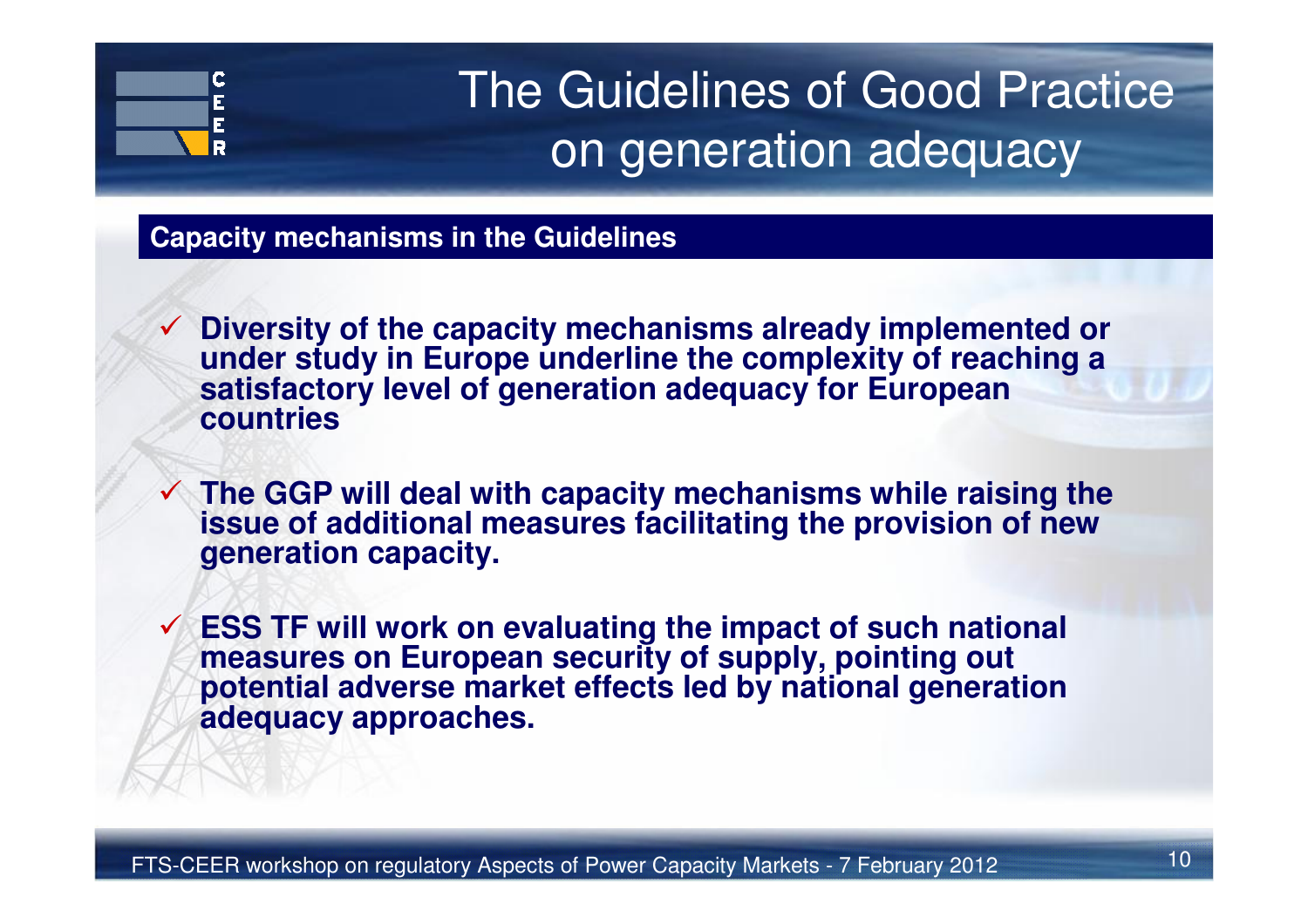## The Guidelines of Good Practice on generation adequacy

## **2011 <sup>2012</sup> Q1 Q2 Q3 Q4 Q1 Q2 Q3 Q4 Public consultationSummary of the responses to the CFEStructure and table of contents of the GGPGGP draftingESS TF reactivatedPlanning**

FTS-CEER workshop on regulatory Aspects of Power Capacity Markets - 7 February 2012

 $\mathbf C$ Ē E. R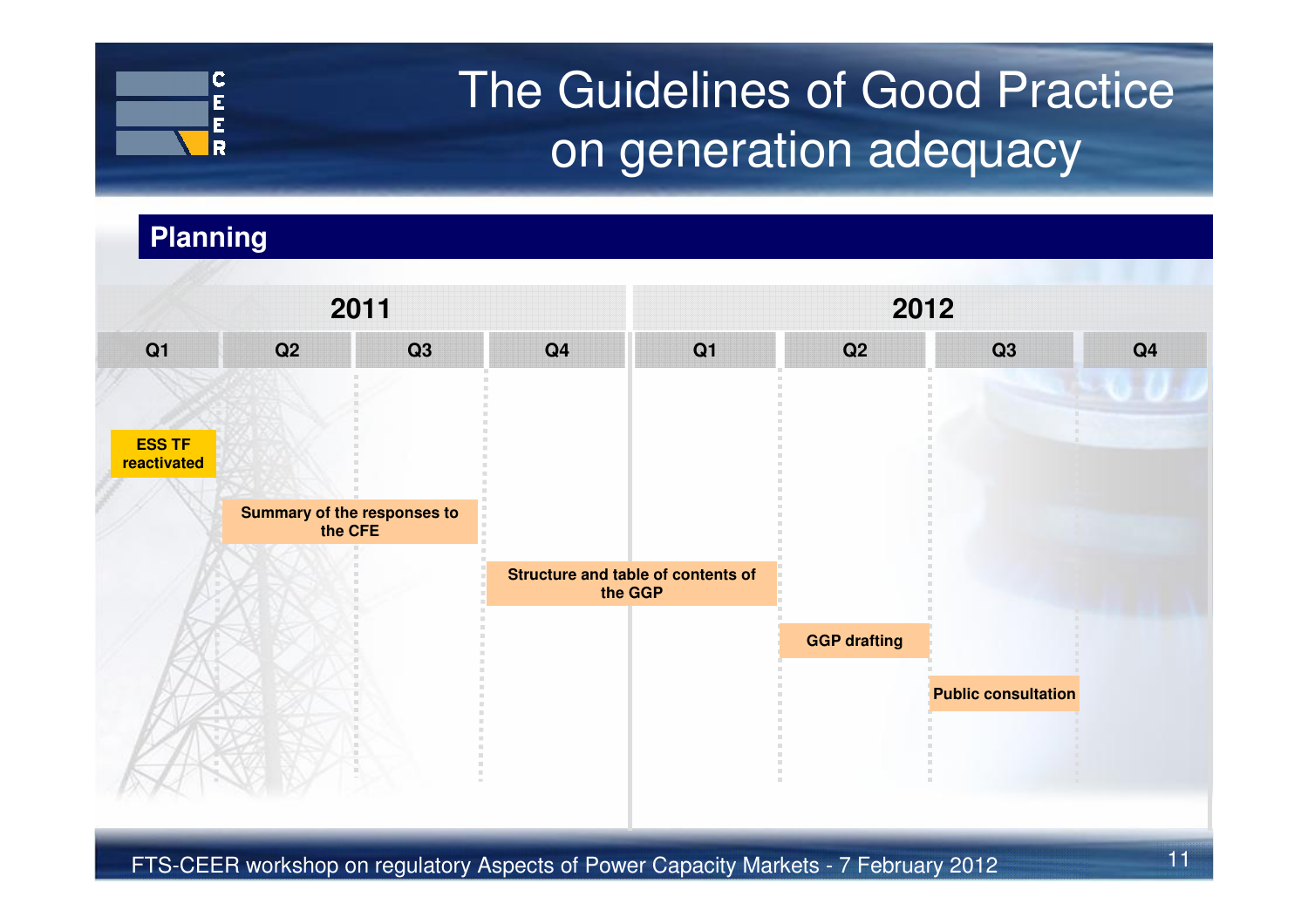

- $\checkmark$  **Capacity obligation Greece**
- $\sqrt{ }$  **Capacity payment** Ireland, Italy, Portugal, Romania, Spain,
	- **Strategic reserve** Finland, Poland, Sweden
- $\checkmark$  **Mechanism under implementation**France, UK

 $\checkmark$ 

 $\mathbf C$ E E R

 $\checkmark$ 

Impacts on neighboring countries and on global European security of supply uncertain at the moment